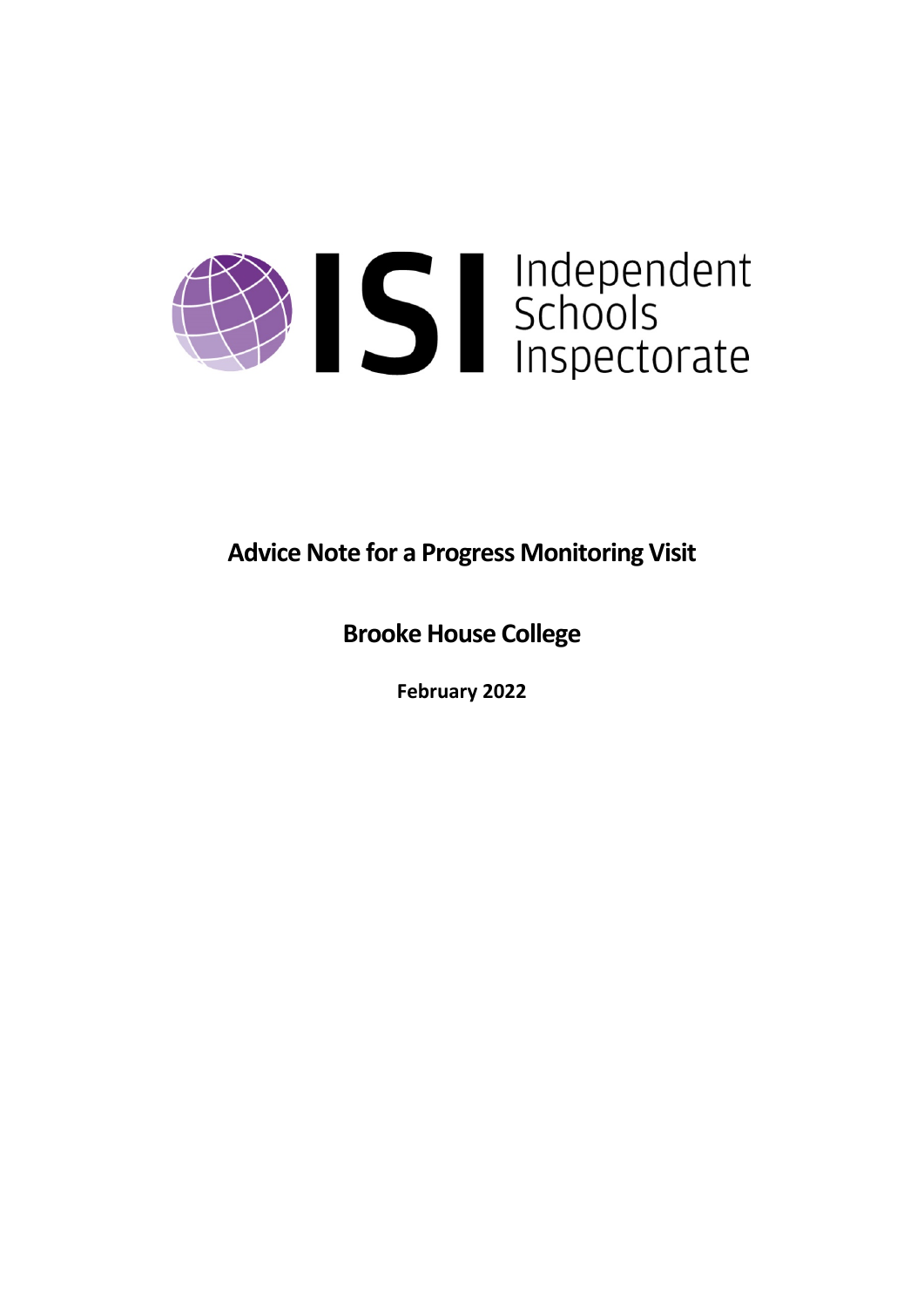| <b>College</b>           | <b>Brooke House College</b>                                                                                |    |                   |     |
|--------------------------|------------------------------------------------------------------------------------------------------------|----|-------------------|-----|
| <b>DfE</b> number        | 855/6005                                                                                                   |    |                   |     |
| <b>Address</b>           | <b>Brooke House College</b><br>12 Leicester Road<br>Market Harborough<br>Leicestershire<br><b>LE16 7AU</b> |    |                   |     |
| <b>Telephone number</b>  | 01858 462452                                                                                               |    |                   |     |
| <b>Email address</b>     | enquiries@brookehouse.com                                                                                  |    |                   |     |
| Principal                | Mr Ian Smith                                                                                               |    |                   |     |
| Proprietor               | Mrs Joan Williams                                                                                          |    |                   |     |
| Age range                | 11 to 19                                                                                                   |    |                   |     |
| Number of pupils on roll | 234                                                                                                        |    |                   |     |
|                          | Day pupils                                                                                                 | 16 | <b>Boarders</b>   | 218 |
|                          | <b>Seniors</b>                                                                                             | 97 | <b>Sixth Form</b> | 137 |
| Date of visit            | 17 February 2022                                                                                           |    |                   |     |

# **School's details**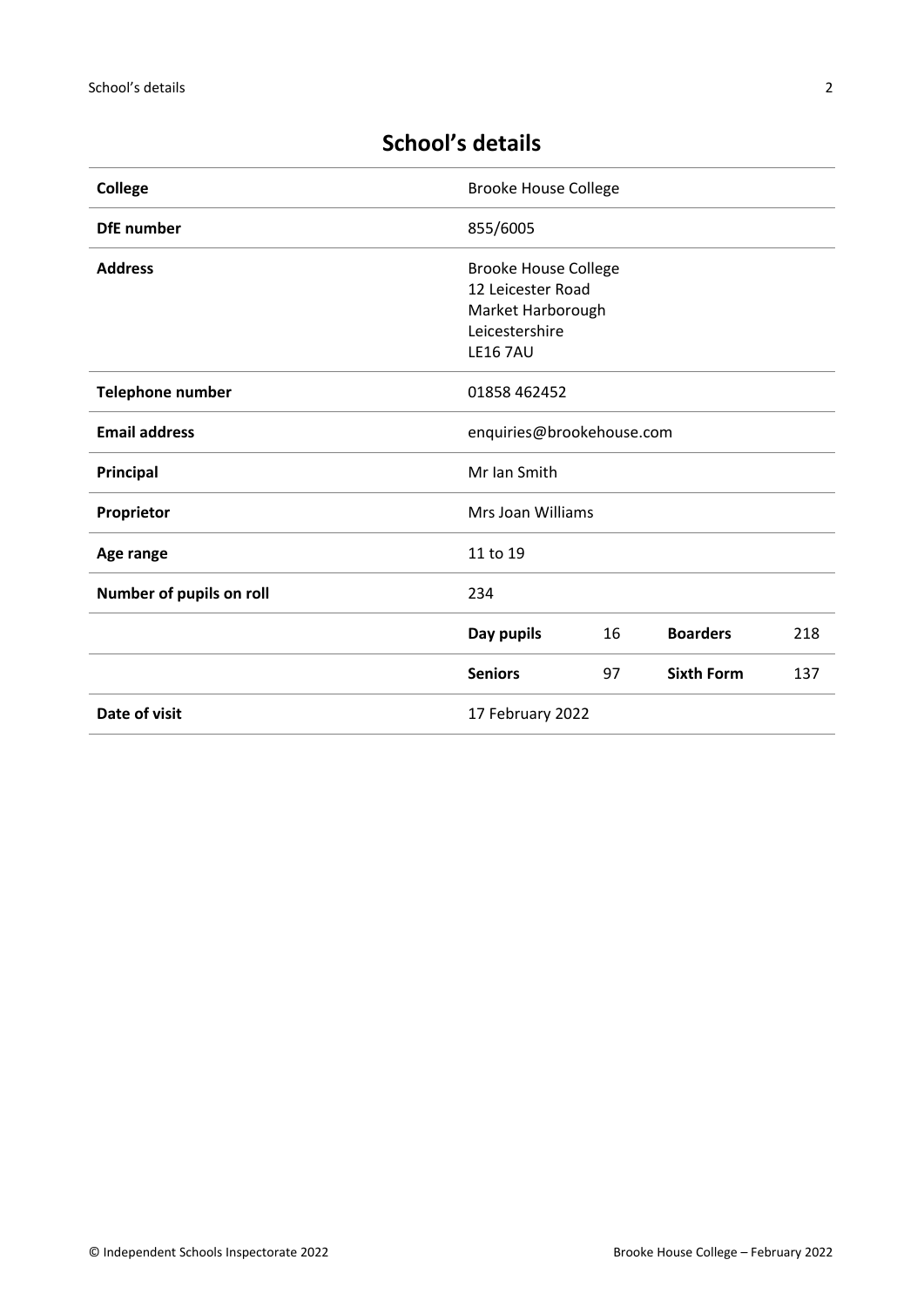# **1. Introduction**

## **Characteristics of the school**

1.1 Brooke House College is an independent co-educational day and boarding school situated in Market Harborough. The school is overseen by a single proprietor, supported by an advisory committee. Boarding provision is available from Year 7 and there are nine boarding houses, four of which are situated on the main school campus and the others across the town. The school has eight pupils who require support for special educational needs and/or disabilities (SEND). No pupils have an education, health and care (EHC) plan. There are 160 pupils who speak English as an additional language (EAL). The previous inspection was an educational quality inspection together with a focused compliance inspection which took place in September 2021.

### **Purpose of the visit**

1.2 This was an unannounced progress monitoring visit at the request of the Department for Education (DfE) to check that the school has fully implemented the action plan submitted following the educational quality and focused compliance inspections of 21 to 24 September 2021. The visit focused on the school's compliance with the Education (Independent School Standards) Regulations 2014 (ISSRs), and the National Minimum Standards for Boarding 2015.

| Regulations which were the focus of the visit                                            | <b>Team judgements</b> |  |
|------------------------------------------------------------------------------------------|------------------------|--|
| Part 3, paragraphs 7 and 8 (safeguarding); NMS 11                                        | Met                    |  |
| Part 3, paragraph 12 (fire safety); NMS 7                                                | Met                    |  |
| Part 3, paragraph 16 (risk assessment); NMS 6                                            | Met                    |  |
| Part 4, paragraphs 18–21 (suitability of staff, supply staff and<br>proprietors); NMS 14 | Met                    |  |
| Part 5, paragraph 25 (maintenance); NMS 5                                                | Met                    |  |
| Part 5, paragraph 30 (boarding accommodation); NMS 5                                     | Met                    |  |
| Part 6, paragraph 32(1)(c) (provision of information)                                    | Met                    |  |
| Part 8, paragraph 34 (quality of leadership and management); NMS 13                      | Met                    |  |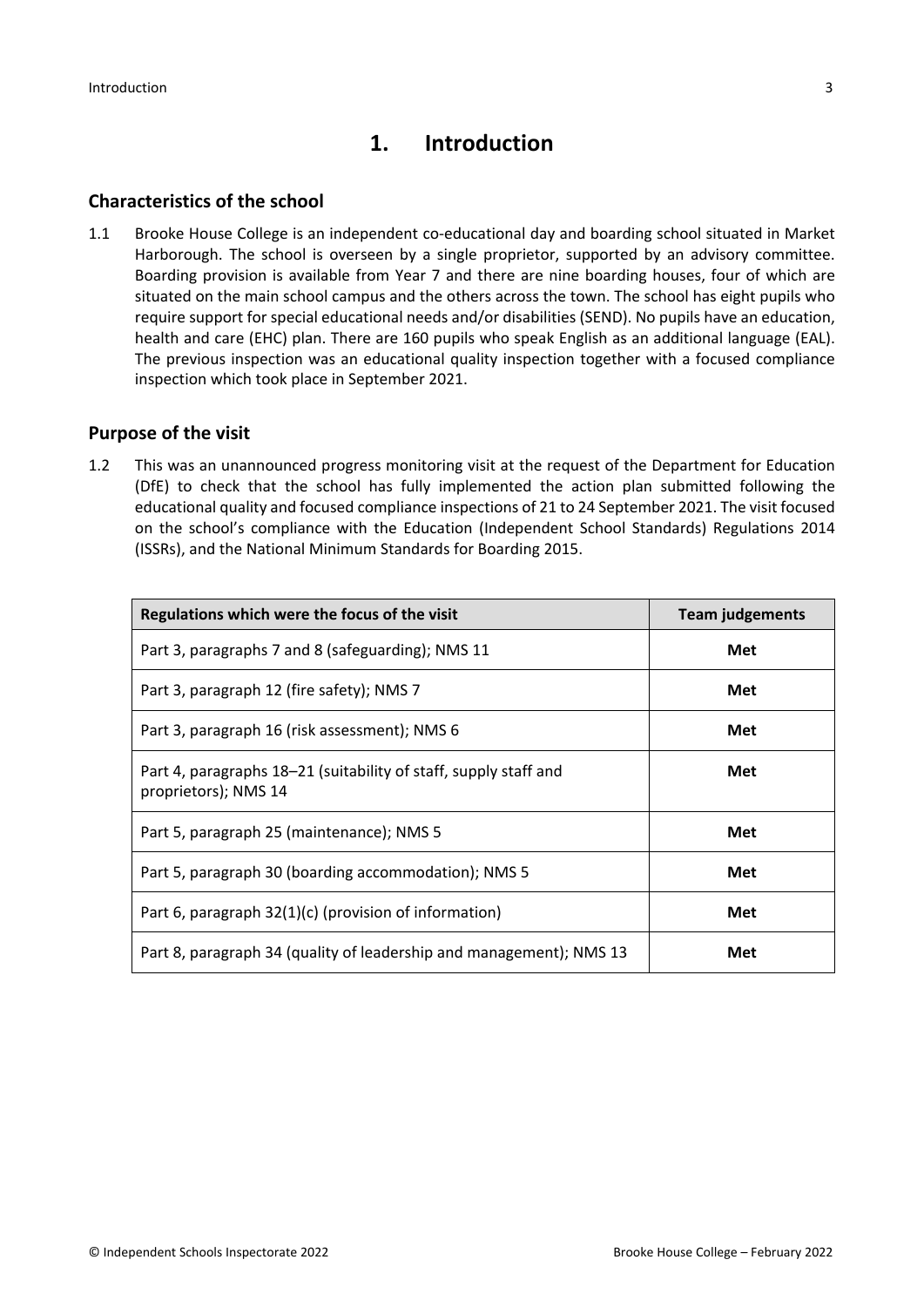# **2. Inspection findings**

### **Welfare, health and safety of pupils – safeguarding [ISSR Part 3, paragraphs 7 and 8; NMS 11]**

#### **Safeguarding policy**

- 2.1 The school meets the requirements.
- 2.2 The school has an appropriate policy for safeguarding which provides suitable arrangements to safeguard and promote the welfare of pupils at the school.

#### **Safeguarding implementation**

- 2.3 The school meets the standards.
- 2.4 The school implements its procedures effectively. It acts in the best interests of the child and enables pupils to express any concerns. Pupils who spoke to the inspectors said that they felt that leaders and staff listen to them and that they would be confident to share any worries with school personnel. The designated safeguarding lead (DSL) and deputy DSLs provide sufficient cover for the role, including in boarding and the sixth form. They and all other staff have received suitable safeguarding training. Staff demonstrate understanding of their responsibilities under the staff code of conduct. They show an appropriate awareness of different types of abuse and the particular vulnerabilities of pupils with SEND to these. Staff also understand safeguarding procedures, including those relating to any allegations against staff, child-on-child abuse and how to respond to disclosures. Those who spoke to the inspectors expressed confidence and willingness to make use of whistleblowing procedures should the need arise.
- 2.5 Safeguarding records confirm that the school acts appropriately when pupils express any concern. It acts in accordance with locally agreed inter-agency procedures, including by referring concerns to external agencies when appropriate. Records also confirm the effectiveness of the school's response to child-on-child abuse, including through the support provided to victims and perpetrators alike. The school educates pupils how to look after their own mental health and stay safe, including when online. The school internet is appropriately filtered and monitored.
- 2.6 The proprietor maintains an effective overview of safeguarding, including through a suitable annual review that is shared with the local authority. The school implements an effective safer recruitment policy. In particular, it ensures that at least two references are received for all staff before they begin work. It also ensures that, when appropriate, prohibition from teaching checks are carried out on staff, including sports coaches, before they commence working at the school.

### **Welfare, health and safety of pupils – fire safety [ISSR Part 3, paragraph 12; NMS 7]**

- 2.7 The school meets the standards.
- 2.8 The school implements a suitable fire safety policy effectively. It ensures that staff, including the competent person, receive appropriate fire safety training. The school ensures that all checks and maintenance relating to fire safety are carried out systematically. Fire evacuation drills take place each term, alongside additional termly fire evacuation drills in boarding time. Since the previous inspection, the school ensures that fire risk assessments for all school premises are reviewed regularly by the competent person and that any recommendations are implemented promptly.

#### **Welfare, health and safety of pupils – risk assessment [ISSR Part 3, paragraph 16; NMS 6]**

2.9 The school meets the standards.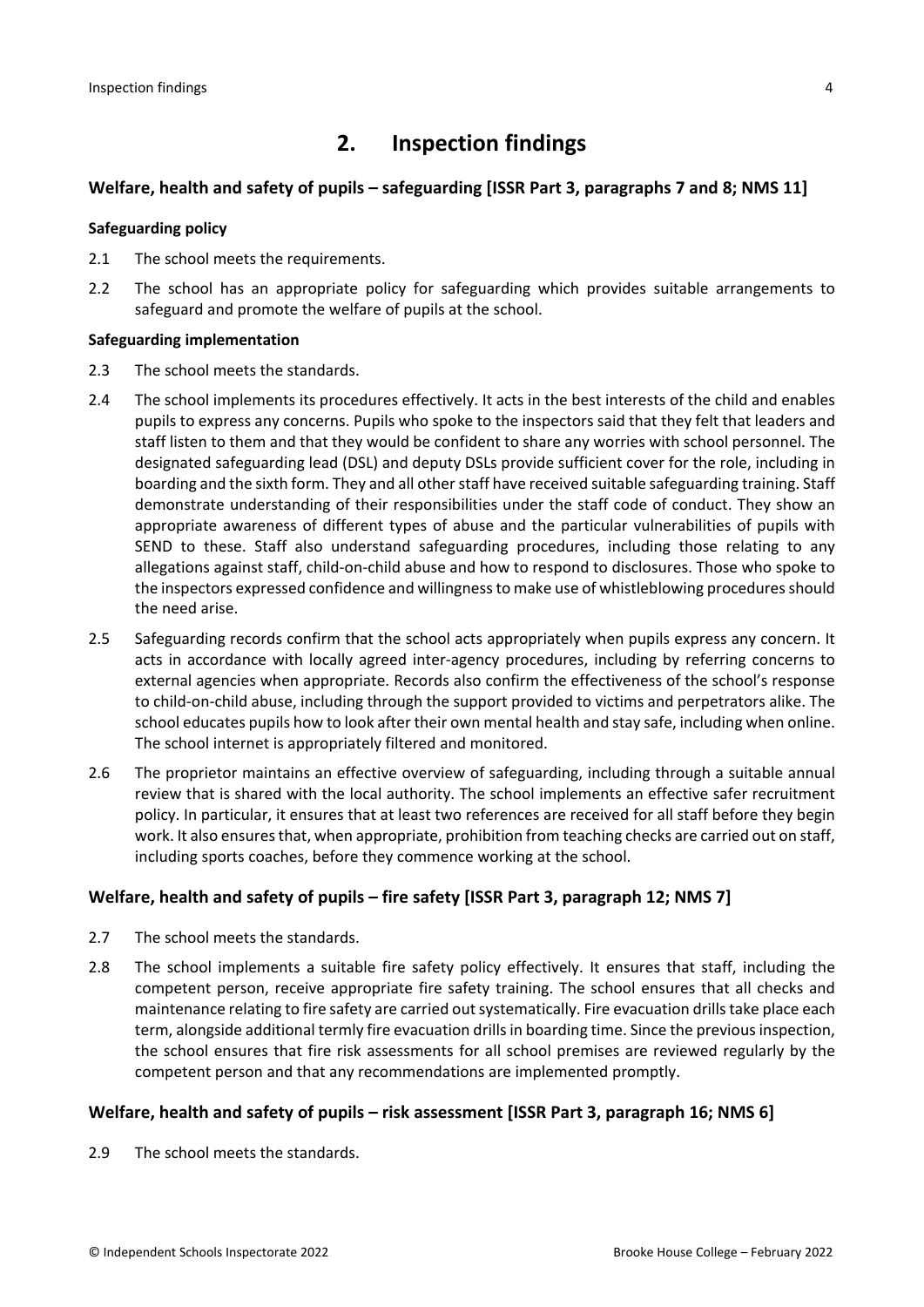2.10 The school implements a suitable written risk assessment policy effectively. In particular, since the previous inspection the school ensures that fire risk assessments for all school premises are reviewed regularly by the competent person. Any recommendations are implemented promptly.

#### **Suitability of staff, supply staff and proprietors [ISSR Part 4, paragraphs 18–21; NMS 14]**

- 2.11 The school meets the standards.
- 2.12 The school conducts all required pre-employment checks on staff before they commence work at the school. It does not use supply staff. Checks are recorded in an appropriate single central register of appointments. In particular, since the previous inspection, the school ensures that it carries out suitable checks on medical fitness and, where appropriate, qualifications, before staff commence working at the school.

### **Premises and accommodation – maintenance [ISSR Part 5, paragraph 25; NMS 5]**

- 2.13 The school meets the standard.
- 2.14 Scrutiny of maintenance logs and the tour of the school confirm that all required checks and maintenance are carried out systematically across the school premises and accommodation. The school ensures that, so far as is reasonably practicable, the health, safety and welfare of pupils are ensured.

#### **Premises and accommodation – boarding accommodation [ISSR Part 5, paragraph 30; NMS 5]**

- 2.15 The school meets the standards.
- 2.16 The tour of the school confirms that the school provides boarders with suitable accommodation. Male and female pupils have separate boarding accommodation. Suitable sleeping accommodation and toilet and washing facilities are provided. Staff accommodation is separate to that of the boarders. Boarding accommodation is appropriately lit, heated, furnished, cleaned and maintained. In particular, since the previous inspection, the school ensures that recommendations from fire risk assessments which relate to boarding accommodation are implemented swiftly.

#### **Provision of information [ISSR Part 6, paragraph 32(1)(c)]**

2.17 The school meets the requirements for providing information relating to safeguarding to parents. Particulars of the arrangements for safeguarding are published on the school's website.

#### **Quality of leadership and management [ISSR Part 8, paragraph 34; NMS 13]**

- 2.18 The school meets the standards.
- 2.19 The proprietor ensures effective oversight so that that the leadership and management demonstrate good skills and knowledge, and fulfil their responsibilities effectively, so that the other standards are consistently met, and they actively promote the well-being of the pupils. In particular, the proprietor and school leaders have ensured that the school has implemented effectively the action plan required following the previous inspection.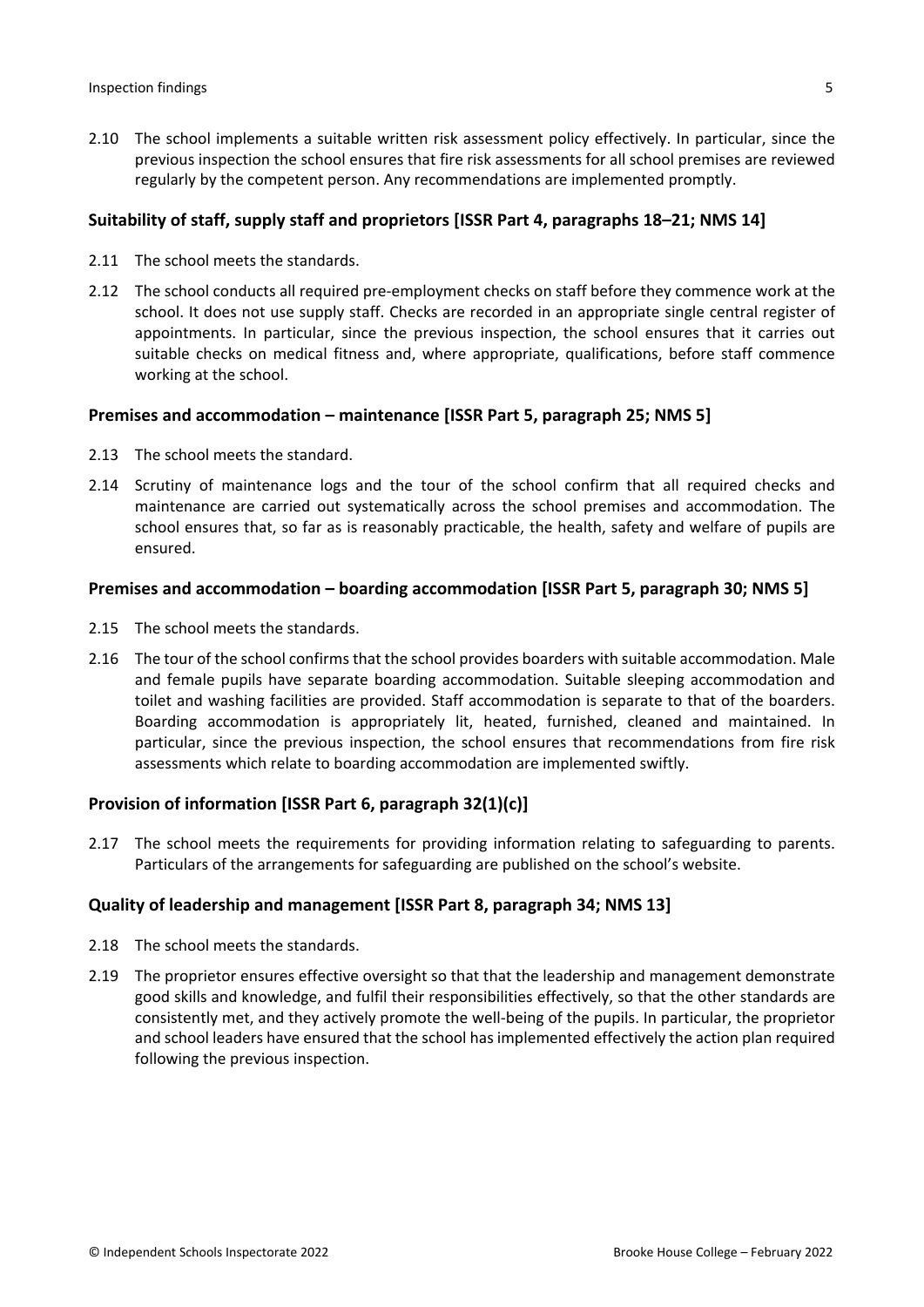# **3. Regulatory action points**

3.1 For the regulations which were the focus of this visit, the school meets all of the requirements of the Education (Independent School Standards) Regulations 2014, National Minimum Standards for Boarding Schools 2015, and no further action is required as a result of this visit.